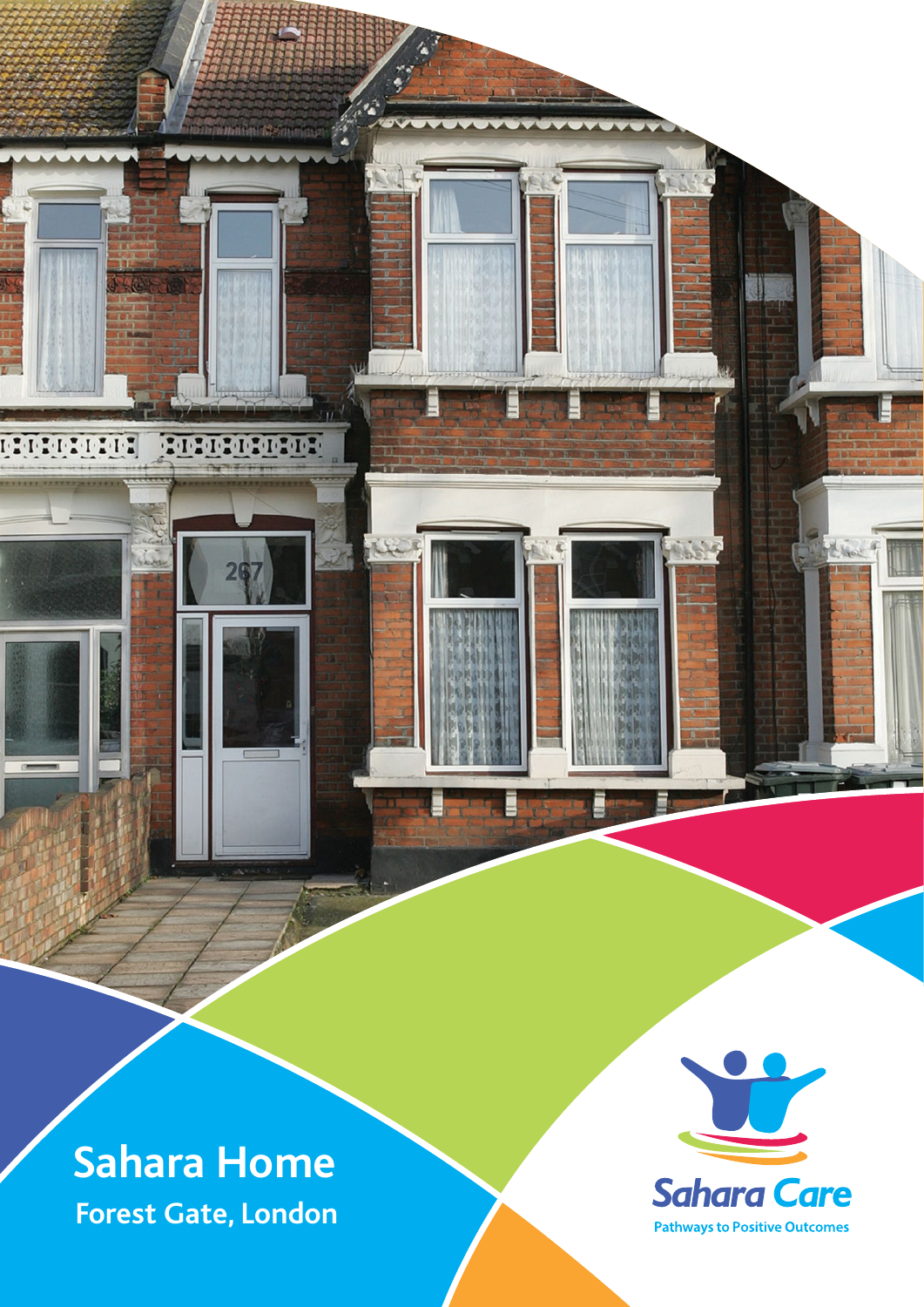Sahara Home is our first service offering supported living with 24-hour support. The service is designed for female tenants aged 18+ with learning disabilities, including people with profound and multiple learning disabilities, people on the autistic spectrum and people with learning disabilities who also have mental health needs or sensory impairment.

## **Our approach**

Sahara Home's approach is to support each tenant to live as independently as possible, in the way that they choose. We work with each tenant, and people important to them, to create an individual support plan, built around the support they need, their right to make lifestyle choices, what they want to achieve and what we need to do to support that to happen.

Our aim is to meet individual needs and aspirations, assisting tenants to build on existing skills, to learn new skills and to live a fully inclusive life.

## **Inside Sahara Home**

Sahara Home has four large bedrooms on the ground and first floor, accessible by the main hallway and staircase.

Rooms are fully furnished but tenants can choose to bring or buy their own furniture. The comfortable and welcoming building is complemented by its large and attractive garden, which is ideal for relaxing in.

The focus of Sahara Home and our staff team is to value and respect individual choices and needs and to support tenants' control over their own lives.

This includes assisting with developing daily living skills and providing support in a range of areas, including:

- personal care, including medication management
- maintaining tenancies, including budgeting and understanding tenancy agreements
- accessing appropriate benefits
- job-seeking and making job applications
- accessing educational centres
- socialising and accessing community facilities.

We encourage our tenants to play as active a part as possible in the life of Sahara Home, through tenant meetings and independently facilitated advocacy forums and by contributing to decisions on how the service is run through their involvement in issues including staff recruitment, refurbishments, quality assurance and business planning.

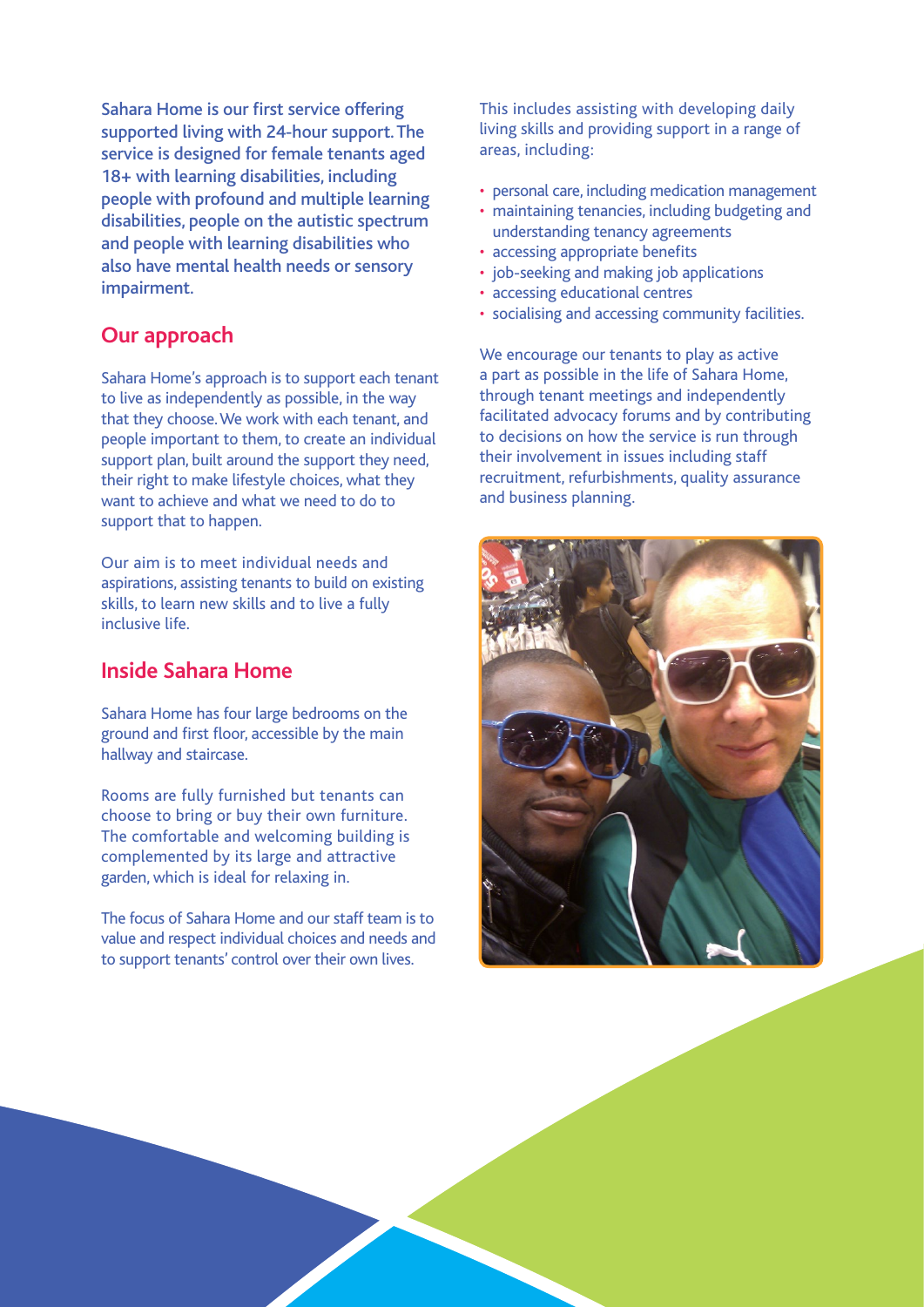## **About our community**

Sahara Home is close to the centre of Forest Gate and East Ham, offering easy access to shops, health services, libraries, Jobcentres, other community facilities and places of worship. We also encourage and enable tenants to play an active part in their local community through involvement in organisations like community partnership boards and forums.

We also have excellent transport links into London and our location makes it easy for tenants to travel to see their families and friends or for visitors to come to Sahara Home.